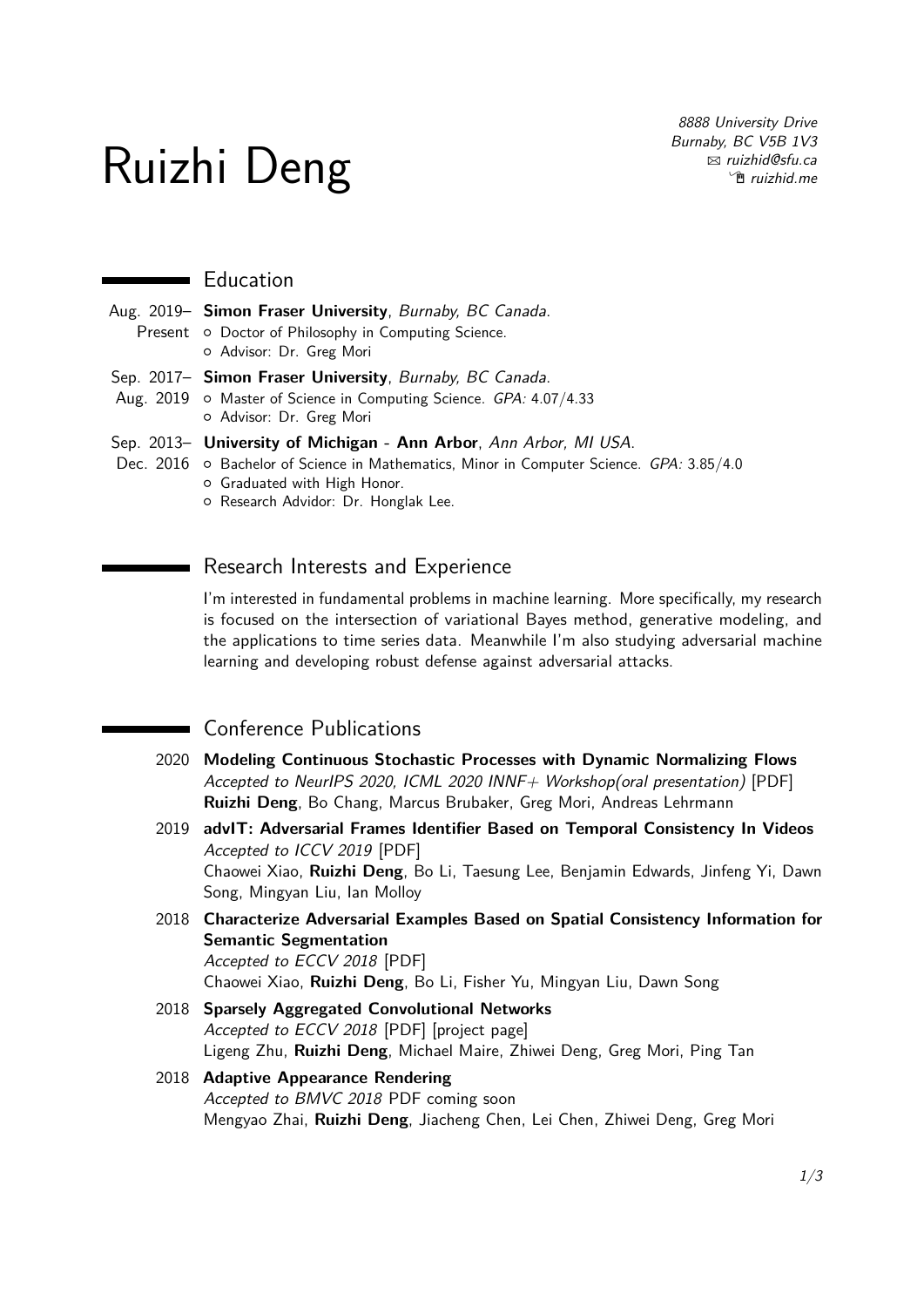## ArXiv Preprints

- 2019 **Variational Hyper RNN for Sequence Modeling** arXiv preprint [\[PDF\]](https://arxiv.org/pdf/2002.10501.pdf) **Ruizhi Deng**, Yanshuai Cao, Bo Chang, Leonid Sigal, Greg Mori, Marcus Brubaker
- 2019 **Point Process Flows**
	- arXiv preprint [\[PDF\]](https://arxiv.org/pdf/1910.08281.pdf)

Nazanin Mehrasa<sup>∗</sup> , **Ruizhi Deng**<sup>∗</sup> , Mohamed Osama Ahmed, Bo Chang, Jiawei He,Thibaut Durand, Marcus Brubaker, Greg Mori ∗ denotes equal contribution.

2017 **Learning to Forecast Videos of Human Activity with Multi-granularity Models and Adaptive Rendering**.

ArXiv Prepreint [\[PDF\]](https://arxiv.org/abs/1712.01955) Mengyao Zhai, Jiacheng Chen, **Ruizhi Deng**, Ligeng Zhu, Lei Chen, Greg Mori

#### Professional Experience

#### Industry

#### Aug. 2019- Machine Learning Research Intern, Borealis Al, Vancouver.

Present Supervised by [Dr. Andreas Lehrmann.](https://www.borealisai.com/en/about/team/andreas-lehrmann/)

- { Proposing and studying a normalizing flow model that transforms continuous-time stochastic processes and its application to irregularly-sampled time series data.
- { An paper accepted to NeurIPS 2020 and ICML 2020 INNF+ Workshop based on work during internship.

#### Feb. 2019– **Machine Learning Research Intern**, Borealis AI, Toronto.

- May 2019 Supervised by [Dr. Yanshuai Cao.](https://www.borealisai.com/en/team/yanshuai-cao/)
	- { Proposal and implementation of an RNN model that is able to dynamically generate weights based on the context and current observation when modeling sequential data.
	- $\circ$  An anomymouns submission to NeurIPS 2019 based on work during internship.
- Mar. 2017– **General Software Engineer Intern**, TuSimple, San Diego.
- May. 2017 Supervised by [Dr. Panqu Wang](http://acsweb.ucsd.edu/~pawang/homepage_PhD/)
	- { Video semantic segmentation stabilization with optical flow.
	- $\circ$  Car and pedestrian contour detection.
	- { Curb detection in 3D point cloud.

#### Research

- Feb. 2016– **Research Assistant**, EECS Department, University of Michigan, Ann Arbor.
- Dec. 2016 Supervised by [Dr. Honglak Lee.](http://web.eecs.umich.edu/~honglak/)
	- $\circ$  Interactive semantic segmentation using Fully Convolutional Networks.
		- { Wound segmentation on medical images with recurrent neural networks and fully connected conditional random field.
		- { Contributing to developing a mobile application for wound segmentation and area estimation using images taken by cell phones.

Academia Service

**Conference Reviewer:** ICLR 2020